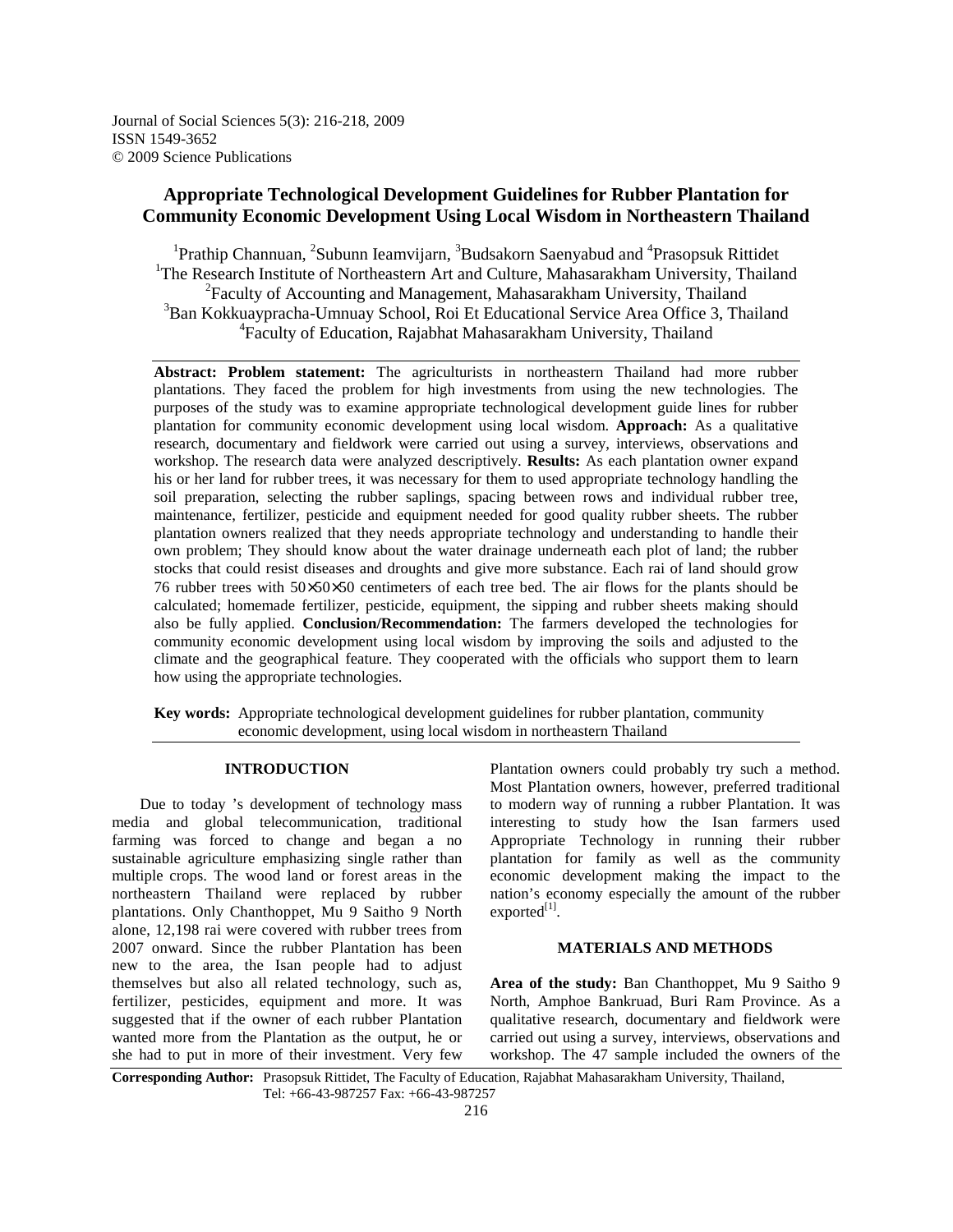rubber plantation wage workers, factory owners, factory renters truck owners, rubber sapling growers, officials from the offices of Provincial Agriculture and Support Fund, Members of Tambon Administrative organization, Bank of Agriculture and Co- operatives and Community Rubber Central Market. The research data were analyzed descriptively.

## **RESULTS**

**The background of Chanthoppet community Mu 9**  Saitho 9 North: Chanthoppet community was established in 1965. At the beginning its residents migrated from Saithagoo community, Amphoe Ban Kruad, Buri Ram Province. Later on, its new comers came from many Northeastern provinces. such as, Nakhonratchasima, Surin, Srisaket, Yasothorn, Ubon Ratchatani, Kalasin, Maha sarakham, Roi Et, Khon Kaen and UdonTani. Their ethnic background were Thai- lao, Thai-Khmer, Suay (Kui) and Thai Korat. The name of the community was derived from the name of a mountain pass located between Thailand and Cambodia.

 Geographically, the community was surrounded by hills. The soil, as derived from the mountain rock-sandstone, was fertile. Natural water resources were numerous creeks, such as, Okranop, Fai Mai, Baibag, Thangkor, Namsap and Thakao. The people depended upon those creeks for fish. Each family their had 15 rai, allotted by government, to live on. Based on an ecological approach, the community background was divided in to 3 periods<sup>[1]</sup>:

- The period of wild forest. (Before 1965). The people, who later were its residents, came from all over the Northeastern Thailand. They looked for a better place for living-water and food resources. They marked and took over the public land without fear of government authority. It was a wild period of settlement
- The period of the forest opening. (1965-1982). It was the time the people cleared the wooded land or the forest for crop growing. In 1970 the government declared that several districts were dangerous due to communist insurgents, such as, Ban Kruad, Lahan Sai of Buri Ram Province. Tha Praya of Prachinburi Province;Karp Choeng of Surin. The mountain, such as, Phanom Dongrak and Bantat ranges were also covered by this announcement

 For security reason and keeping the wooded land and forests, the people were for bade from entering such areas for whatever reasons. The forest under the control of communist insurgents were not spoiled as much as the ones that were not. After the abolishment of the Communist Party of Thailand in 1982, the government allotted 15 rai of land for each family. The people then set up a "self-help" community where beliefs, rites and traditions were fully practiced again.

 The way of life of the people at Chanthoppet community during the forest opening, to a large extent, depended on outside resources, especially the market. The people turned to growing market crops, such as, jute, cassava, sugar cane and corn rather than the popular food crop, such as, rice. It was not too long before they learned that their actual income from such a practice was far less than they expected. They spent a lot on day-labor, machinery fertilizer, pesticide and commercial goods and services. Many people turned to paid jobs in main cities nearby or in Bangkok:

The period of forest conservation (From 1982-the present) as the community depended on outside influence, the peoples way of life and community economy became uncertain. The prices of their produce were ups and downs and were uncontrollable. The people soon learned that instead of running after producing crash crops they should step back and look around to see if there was anything they could do to bring natural surroundings back closer to the levels they once were. It was there their basic necessities were collected

**The shift from growing jute and cassava to rubber trees:** Rubber trees were introduced to Isan in 1978 Mr. Kanchanasit Meesuk, who was then director of Kantoonlee Rubber Tree Experiment station (Surathani Rubber Research Center) Some rubber trees were planted at the self-help community of Amphoe Ban Kruad, now was Social Development, Center; Buri Ram Province.

 The sapling plants used were rubber RRIM 600 planted on 15 rai in 1977. Nine years later the rubber trees grew well and gave the amount of raw rubber as expected. People of several communities in Amphoe Ban Kruad decided to grow more rubber trees on different plots of land. Mr. Sang Woraput (Chum Chon saithree 6), Mr. Sang Sungwon. (Chum Chon saitho 9 North), Mr. Nid Saoplai.

(Chum Chon saitho 1 North), Mr.Chat Meenongwa (Chum Chon saitho 8 south) and Mr. Sanga Dangkratoke. In 1989 the Office of the Rubber Fund allowed its 90 members to go ahead with growing rubber trees on 1,000 rai of land. The participant